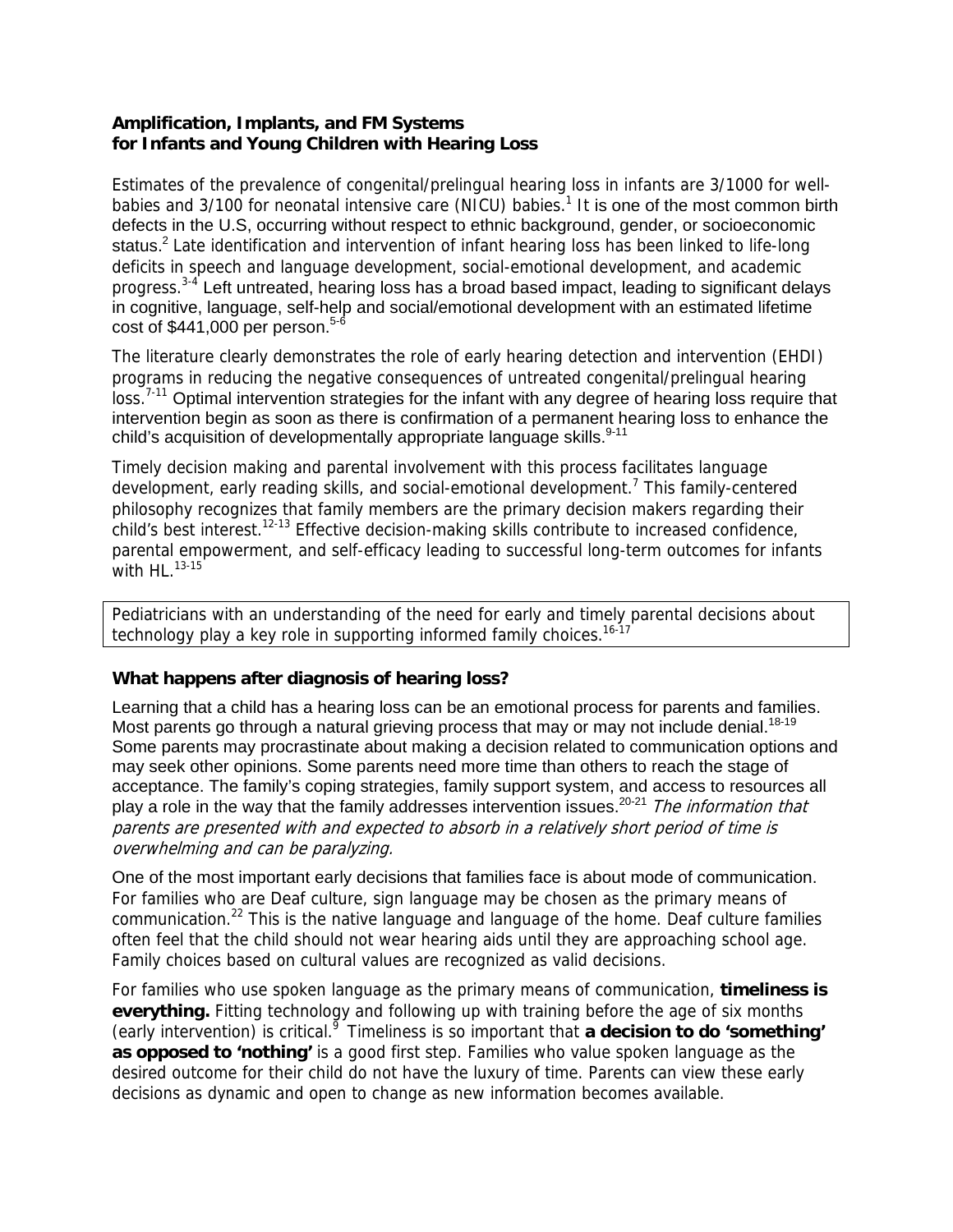Many families chose to use a combination of sign language and spoken language, placing value on 'any means of communication' as opposed to a 'specific mode of communication'. In order to make informed choices – parents need to know what the options are and why one option might be more appropriate than another for their family. $^9$ 

Families value the expert opinion of a physician. Encouraging families to focus on the outcome they want for their child and to take the necessary steps to reach their goal is one way pediatricians can support the family through this process and facilitate timely intervention.<sup>23</sup>

# **What types of hearing technology are used with infants and why?**

There are three basic types of technology that can provide access for development of auditory skills. These include hearing aids, implants (cochlear and bone anchored), and FM systems. Technology must be coupled with appropriate auditory, speech, and/or language training to optimize outcomes.<sup>22</sup>

- Technology
	- $\circ$  Hearing aids and implants provide auditory stimulation and must be worn all waking hours.
	- o FM systems are worn in specific situations to provide auditory access across distance or in background noise.
- Training
	- o Training in auditory skills, speech, and language (*regarded as training the brain*) is needed for the child to develop age appropriate communication skills.
		- When a child is very young (birth to 3 or 4 years of age), therapy is focused on teaching the parent how to provide auditory stimulation and a rich language environment.
		- The focus of treatment changes to a child-centered approach when the child approaches school age.

## *Hearing Aids*

Hearing aids can be fit as soon the hearing loss is diagnosed, as early as 2 to 3 weeks of age. Children fit with hearing aids prior to 6 months of age demonstrate language development skills commensurate to their peers.<sup>9-11</sup> Hearing aid options for infants are behind-the-ear (BTE) hearing aids with earmolds or bone conduction hearing aids for some children with anotia, atresia, microtia, or osscicular deformities resulting in permanent conductive hearing loss.

BTE hearing aids and earmolds are used with most infants and can be fit for any degree of hearing loss (mild, moderate, severe, or profound). BTE hearing aids are fit to the ear with a custom earmold, made after an impression of the ear is taken. During the first year of life, the earmold may need to be changed every month due to rapid growth of the ear canal. From ages 2 to 3, the earmold may need to be changed every 3 or 4 months.<sup>24</sup> Earmolds are changed every six months for children after they reach school-age. BTE hearing aids are practical and durable with a lower repair rate than other types of hearing aids. In-the-ear (ITE) hearing aids are not appropriate for infants and young children due to rapid changes of the ear canal during the first few years of life. Most children continue wearing BTE hearing aids until they reach adolescence.

A BTE hearing aid consists of a microphone, amplifier, speaker, and power supply. It is connected to the earmold with tubing. Digital hearing aids first became available in the early 1990's.<sup>25</sup> Although analog hearing aids are still manufactured by a few companies, the majority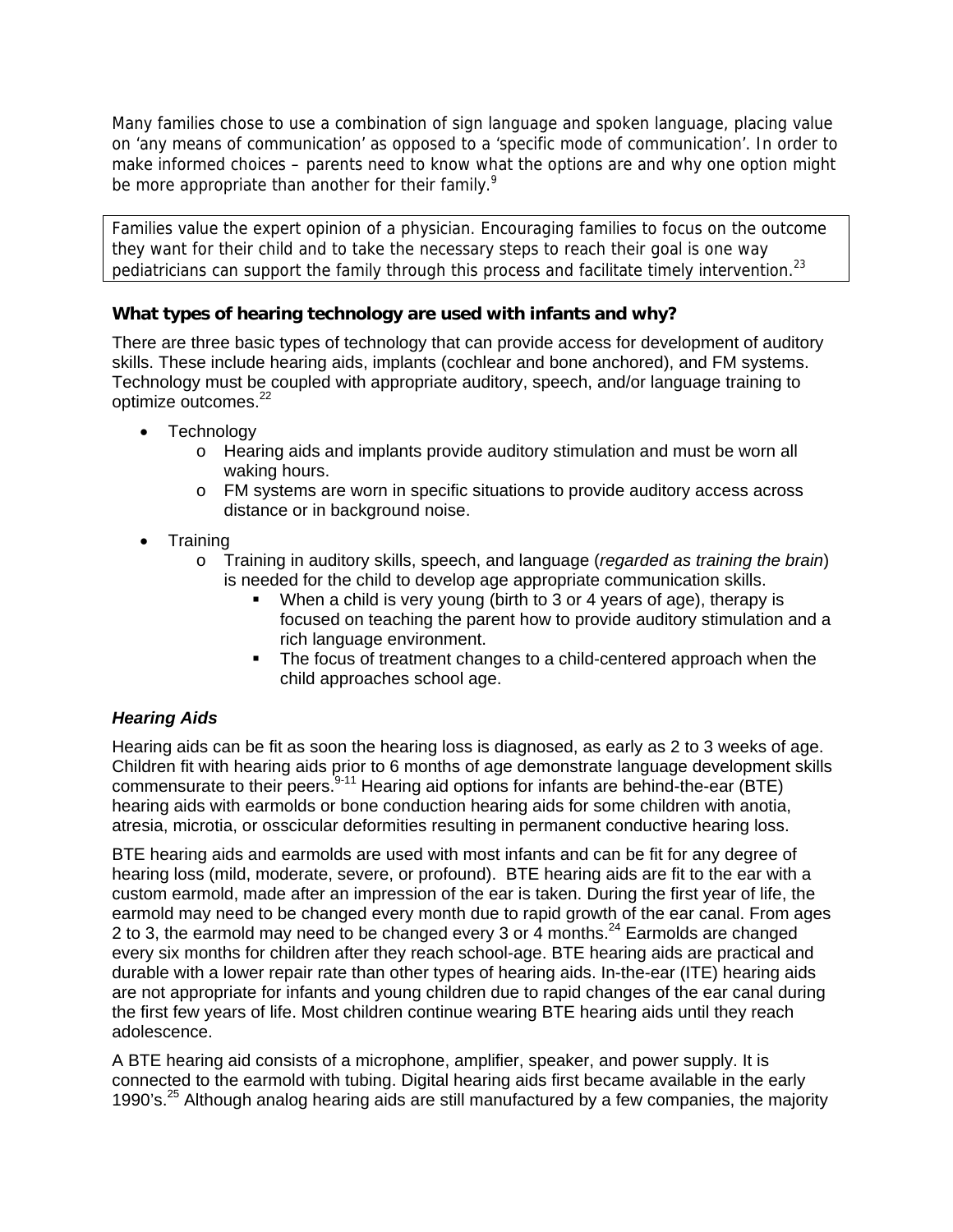of BTE hearing aids are both programmable and digital. Programmable hearing aids can be attached to a computer enabling the audiologist to adjust the hearing aid for the child's hearing loss and make changes if the hearing loss gets worse.<sup>24</sup> The hearing aid program is adjusted to compensate for the intensity and frequency of sounds needed to provide audibility of speech.

Although many hearing aid companies manufacture BTE hearing aids, those catering to the needs of the pediatric population include Oticon <http://www.oticon.com/>, Phonak <http://www.phonak.com/>, Siemens [http://www.siemens-hearing.com/,](http://www.siemens-hearing.com/)Unitron <http://www.unitronhearing.us/>, and Widex <http://www.widex.com/>.

### *Cochlear Implants*

If a child has a severe or profound *sensorineural* hearing loss, the child may be a candidate for a cochlear implant<sup>26</sup>, however; infants younger than 12 months of age cannot be implanted (FDA regulations). Children who are cochlear implant candidates wear BTE hearing aids until the implant surgery is scheduled.

A cochlear implant consists of the external component (transmitter and speech processor) and the internal component (receiver and electrode array). Cochlear implants bypass damaged portions of the ear and directly stimulate the auditory nerve. Signals generated by the implant are sent by way of the auditory nerve to the brain, which recognizes the signals as sound.

A cochlear implant is not a magic solution. The brain needs to be trained to interpret the signal.<sup>22</sup> The brain requires more training for a cochlear implant than for hearing aids because there has been more auditory deprivation (hearing aids frequently do not provide audibility of the full range of speech sounds when fit to a severe or profound hearing loss). An infant getting a cochlear implant at 12 months of age puts that child at an auditory age equivalent of  $0 - 3$ months. It is possible to close the gap with a lot of hard work. Parents who choose this path need to understand that they are making a huge commitment in time and effort to achieve the outcome they desire.<sup>22</sup>

There are three companies that manufacturer cochlear implants including Advanced Bionics <http://www.advancedbionics.com/>, Cochlear Americas [http://www.cochlearamericas.com/,](http://www.cochlearamericas.com/) and MedEl<http://www.medel.com/>.

### *Bone Anchored Implant (Baha)*

If a child has a condition resulting in a permanent *conductive* hearing loss, the child may be a candidate for a Baha implant<sup>26</sup>; however, children younger than 5 years of age (current FDA regulations) cannot be implanted. [In Europe, it is routine to successfully implant a child at 2 years of age or when skull bones are 2.5 mm thick]. A Baha can be worn on a softband until the implant surgery is scheduled.

A Baha consists of an external component (sound processor and abutment) and an internal component (small titanium implant). This provides an alternative pathway for sound to reach the brain, via bone conduction instead of air conduction. Many permanent conductive hearing losses fall in the range of a mild or moderate loss. The Baha can be fit on the softband as soon as the hearing loss has been diagnosed, reducing the auditory deprivation experienced by the child.

The Baha is the only FDA approved osseointegrated hearing device and is manufactured by Cochlear Bone Anchored solutions (formerly: Entific Medical Systems), a subsidiary of Cochlear Ltd. [http://www.cochlear.com](http://www.cochlear.com/).

### *FM Systems*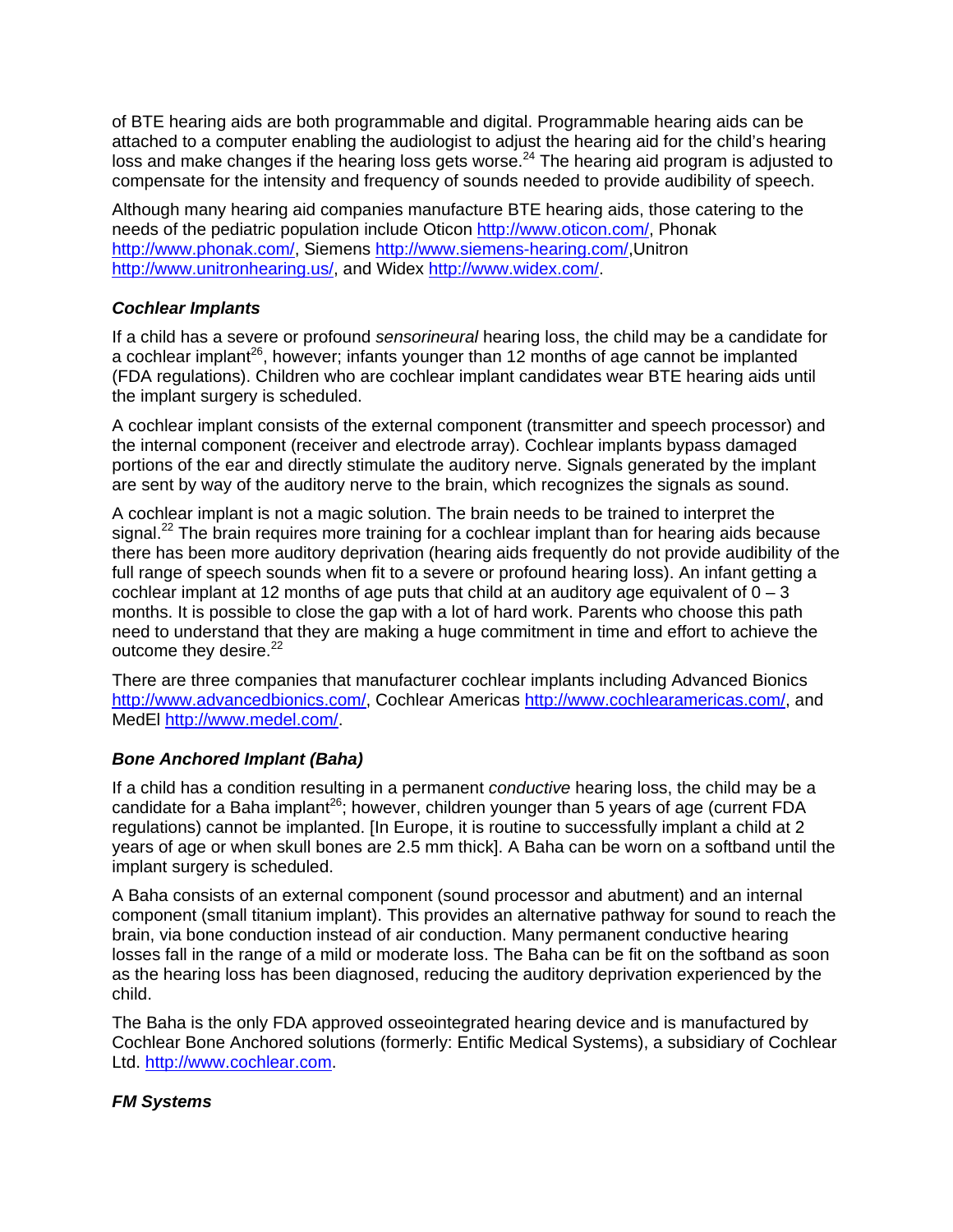FM systems can be used with hearing aids, cochlear implants and Baha devices. An FM system consists of a transmitter and a receiver. The person talking wears the FM transmitter, the FM receiver is attached to the child's personal hearing device. Speech can be transmitted for up to 300 feet. FM systems can be used or implants and provide a solution for distance and background noise $^{22}$ .

FM systems may be used anytime the infant is not within 3 feet of a parent or care giver to compensate for the distance. For example, when a child is in a bassinette and parents are fixing dinner and talking about what they are doing (incidental auditory stimulation and learning opportunity). The FM system is frequently used to overcome automobile background noise when the infant is behind the driver in a car seat. FM systems are used on family outings, in preschool environments, field trips, and classrooms.

Phonak [http://www.phonak.com/,](http://www.phonak.com/) is the industry leader in FM systems.

# **How can pediatricians facilitate this process?**

Early identification and intervention of hearing loss leads to better speech, language and learning outcomes for children. Understanding the need for timely action, technology options, and therapy required (parent-training and child-centered) can assist the physician in providing appropriate family support. The goal is to insure that the listening, language, learning, and literacy needs of all children are met so each child can achieve their full academic potential.

- Support family choice
- Provide motivating family support
- Be familiar with the basic types of technology that provide access to auditory information
- Work with a pediatric audiologist who routinely provides services to the birth to 3 population, not all audiologists have this expertise
- Understand the importance of parent-training provided by a speech/language pathologist for parents of children with hearing loss (birth to 3)

## **References**

- 1. Centers for Disease Control (CDC) (2003). Infants tested for hearing loss United States: 1999 – 2001. *Morbidity and Mortality Weekly Report, 52*; 981-984.
- 2. Calderon R, Bargones J, Sidman S (1998). Characteristics of hearing families and their young deaf and hard of hearing children: Early intervention follow-up. *American Annals of the Deaf, 143*; 347-362.
- 3. Kuhl PK, Williams KA, Lacerda F, Stevens KN, Lindblom B (1992). Linguistic experience alters phonetic perception in infants by 6 months of age. *Science, 255*, 606-608.
- 4. Sininger YS, Doyle KJ, Moore JK (1999). The case for early identification of hearing loss in children. In NJ Roizen & AO Diefendorf (Eds). *Pediatric Clinics of North America, 46,*  1-13.
- 5. Harrison M, Roush J, Wallace J (2003). Trends in age of identification and intervention in infants with hearing loss. *Ear and Hearing, 24*, 89-95.
- 6. Centers for Disease Control (2004). Economic costs associated with mental retardation, cerebral palsy, hearing loss, and vision impairment – United States 2003. *Morbidity and Mortality Weekly Report, 53*; 57-59.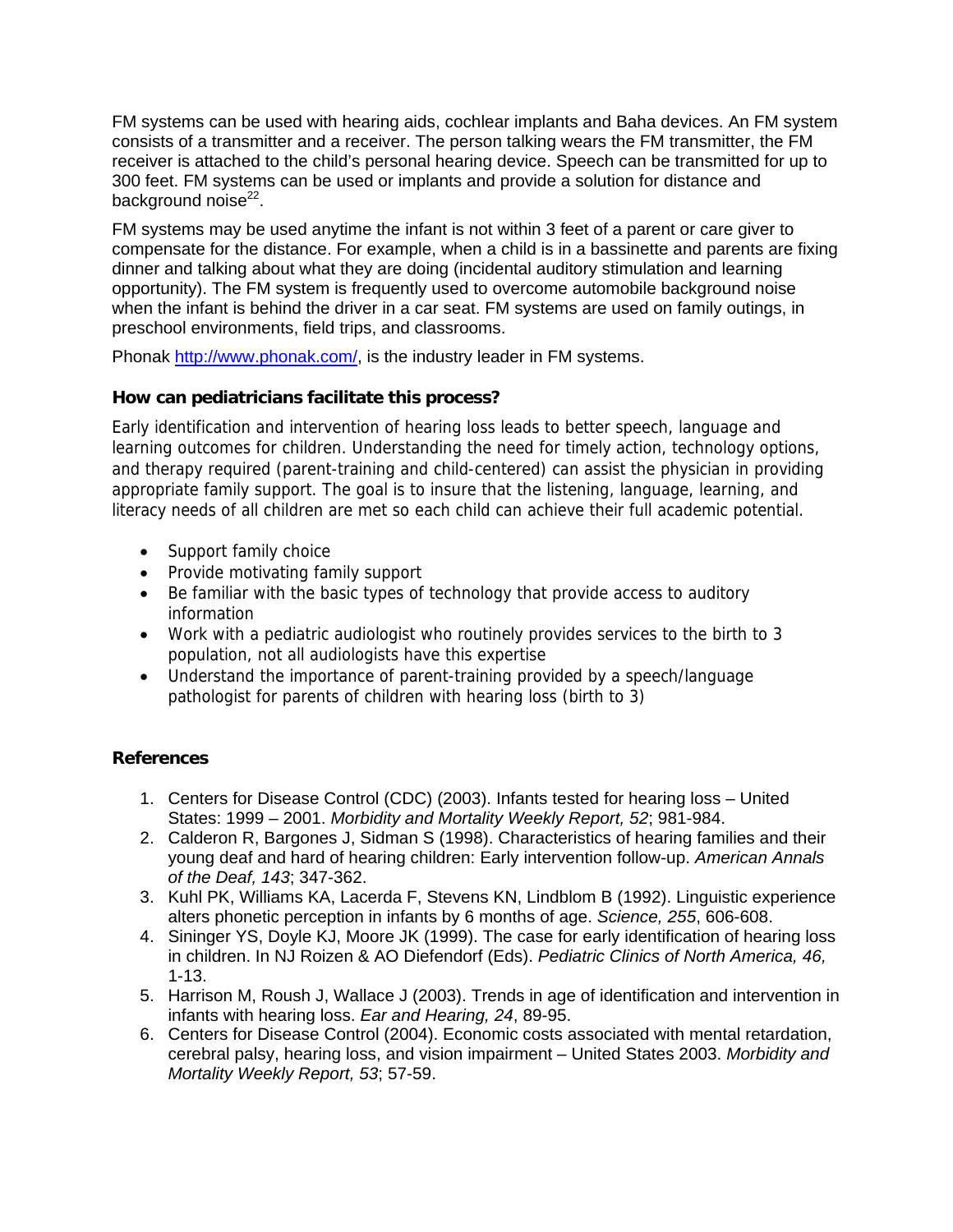- 7. Calderon R (2000). Parent involvement in deaf children's education programs as a predictor of a child's language, early reading and social-emotional development. *Journal Deaf Studies and Deaf Education, 5,* 140-155.
- 8. Carney A, Moeller MP (1998). Treatment efficacy: Hearing loss in children. *Journal of Speech and Hearing Research, 41,* S61-S84.
- 9. Joint Committee on Infant Hearing (2000). Year 2000 Position Statement: Principles and guidelines for early hearing detection and intervention programs. *American Journal of Audiology, 9*, 9-29.
- 10. Yoshinaga-Itano C (1995). Efficacy of early identification and intervention. *Seminars in Hearing, 16,* 115-120.
- 11. Yoshinaga-Itano C, Sedey A, Coulter DK, Mehl AL (1998). Language of early and later identified children with hearing loss. *Pediatrics, 102*, 1161-1171.
- 12. Parette HP, Brotherson MJ (2004). Family-centered and culturally responsive technology decision-making*. Infants and Young Children, 17,* 355-367.
- 13. Bredekamp S, Copple C (1997). *Developmentally appropriate practice in early childhood programs serving children from birth through 8.* Washington DC: National Association for Education of Young Children.
- 14. McWilliam R (1993). *The family-centered intervention plan: A routines-based approach.*  Tucson, AZ, Communication Skill Builders.
- 15. Desjardin JL (2004). Assessing parental perceptions of self-efficacy and involvement in families of young children hearing loss. *The Volta Review, 103,* 391-409.
- 16. Mahoney G, Kaiser A, Girolametto L, MacDonald J, Robinson C, Safford P et al., (1999). Parent education in early intervention: A call for a renewed focus. *Topics in Early Childhood Special Education, 19*, 131-140.
- 17. Turnbull AP, Turnbull HR (2000). *Families, professionals, and exceptionality: Collaborating for empowerment* (4th ed). Columbus OH: Merrill.
- 18. Luterman D (1985). The denial mechanism. *Ear and Hearing, 6,* 57-58.
- 19. Luterman D, Kurtzer-White E (1999). Identifying hearing loss: Parents' needs. *American Journal of Audiology, 8,* 8-13.
- 20. Brookman-Frazee L (2004). Using parent/clinician partnerships in parent education programs for children with autism. *Journal of Positive Behavior Interventions, 6*, 195- 213.
- 21. Jones TM, Garlow JA, Turnbull R, Barber P (1996). Family empowerment in a family support program. In G Singer, L Powers & A Olsen (Eds). *Redefining family support: Innovation in public-private partnerships* (pp 87-114). Baltimore MD: Brookes.
- 22. VanBiervliet A, Martin P, Boone S, Nicholson N, Smart J. (2006). Infant Hearing Guide: Digital Resources for Early Hearing Detection and Intervention Programs (EHDI). Website and CD Module. (NIH Sponsored). National Center for Hearing Assessment and Management (NCHAM). Available at [http://www.infanthearing.org](http://www.infanthearing.org/).
- 23. Long T, Huang L, Woodbridge M, Woolverton M, Minkel J (2003). Integrating assistive technology into an outcome-driven model of service delivery*. Infants and Young Children, 16,* 272-283.
- 24. American Academy of Audiology (2004). Pediatric amplification guidelines. *Audiology Today*, *16* (2), 46-53.
- 25. Nicholson N (2007). They're back! What's behind BTE's big comeback? Life Changing Technology. *Hearing Health, 23 (3)*: 34 – 37.
- 26. Seeman R, Liu R, Di Toppa J (2004). Results of bone anchored hearing aid implantation. *Journal of Otolaryngology, 33*(2), 71 – 74.

**Note: This article was prepared by Nannette Nicholson, Ph.D., Assistant Professor, Department of Audiology and Speech Pathology, University of Arkansas for Medical**